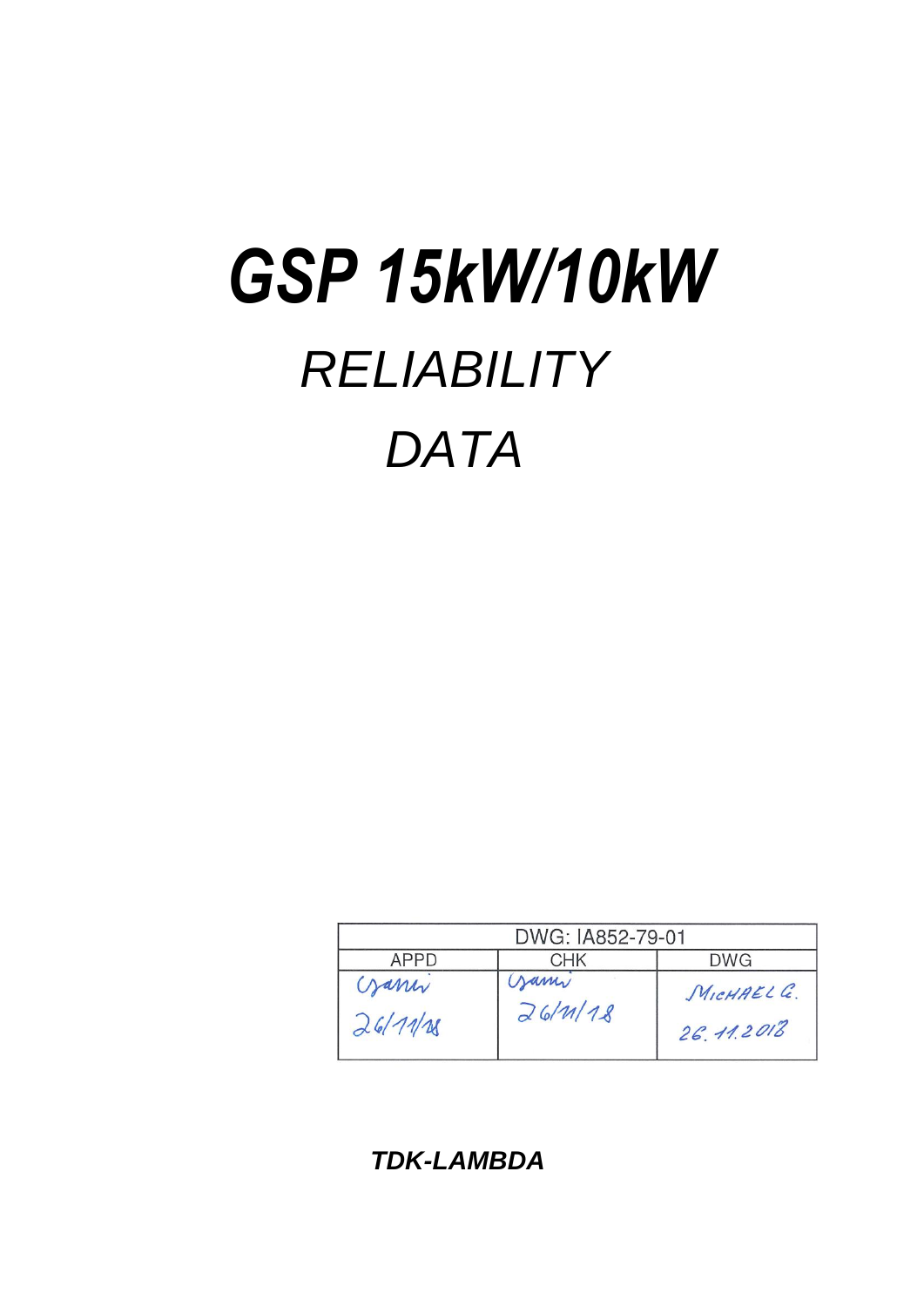| <b>PAGE</b> |
|-------------|
| $R-1$       |
| $R-2$       |
|             |

The above data is typical value. As all units have nearly the same characteristics, the data to be considered as ability value.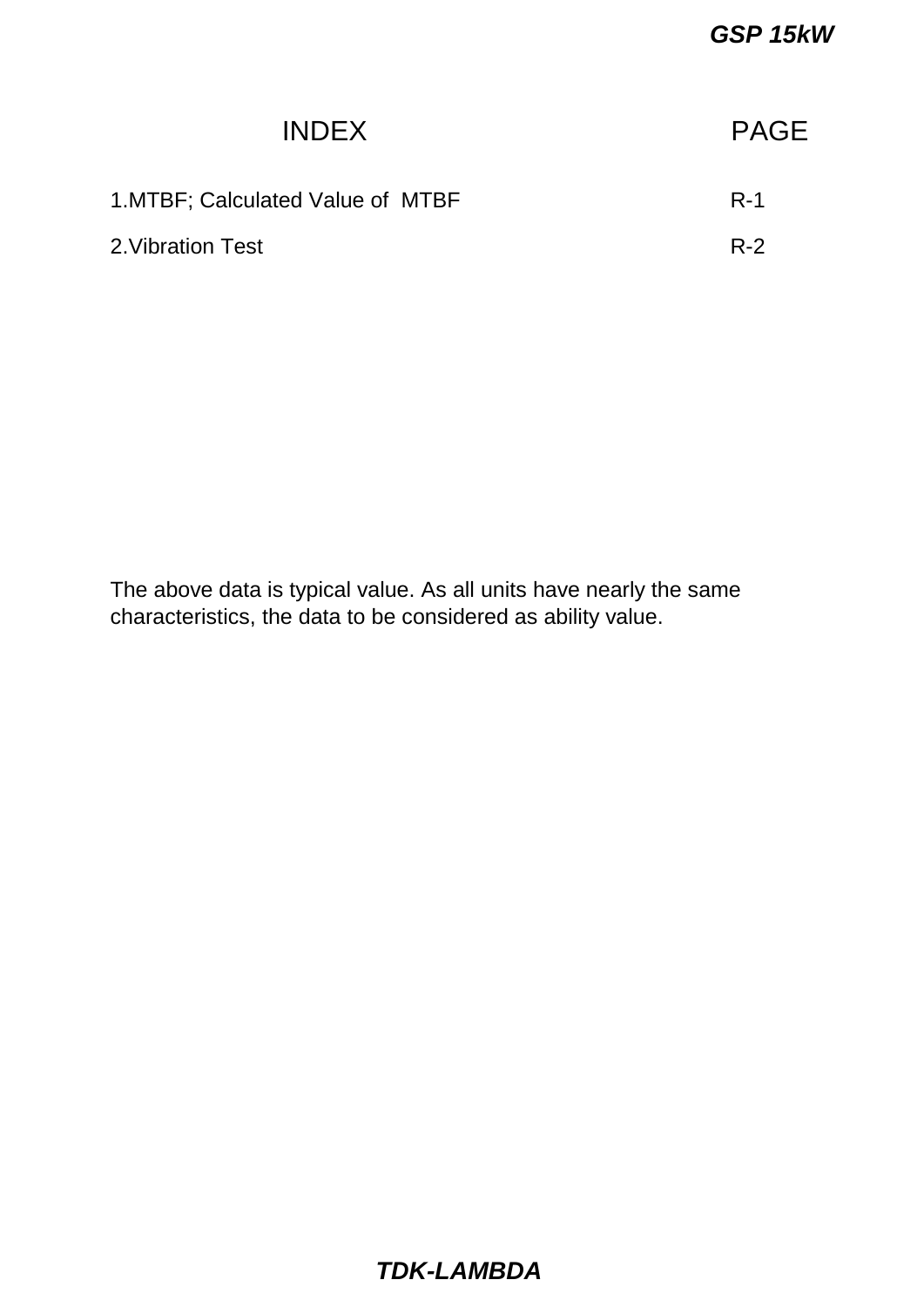# **M.T.B.F.**

Calculation based on parts stress reliability projection of Telcordia (Bellcore) "Reliability Prediction Procedure for Electronic Equipment" Document number TR-322,Issue5) Individual failure λss is calculated from electrical stress and temperature rise of each device.

$$
MTBF = \frac{1}{\lambda_{\text{equiv}}} = \frac{1}{\pi_E \sum_{i=1}^{m} N_i \cdot \lambda_{SSi}} \times 10^9 \text{ (hours)}
$$

| $\lambda_{\text{SSI}} = \lambda_{Gi} \cdot \pi_{Qi} \cdot \pi_{Si} \cdot \pi_{Ti}$ |  |  |  |  |
|------------------------------------------------------------------------------------|--|--|--|--|
|------------------------------------------------------------------------------------|--|--|--|--|

| $\lambda$ equip | : Total Equipment failure rate (FITs = Failures in $10^9$ hours) |
|-----------------|------------------------------------------------------------------|
| $\lambda$ Gi    | : Generic failure rate for the $i$ th device                     |
| $\pi$ Qi        | : Quality factor for the <i>i</i> th device                      |
| $\pi$ Si        | : Stress factor for the $i$ th device                            |
| $\pi$ Ti        | : Temperature factor for the $i$ th device                       |
| m               | : Number of different device types                               |
| Ni              | The control of the control<br>: Quantity of $i$ th device type   |
| $\pi E$         | : Equipment environmental factor                                 |
|                 |                                                                  |

Conditions:

Ta=25°C Gf - Ground,Fixed,Uncontrolled

**For GSP15kW: M.T.B.F. = 63069 (HOURS)**

**For GSP10kW: M.T.B.F. = 94603 (HOURS)**